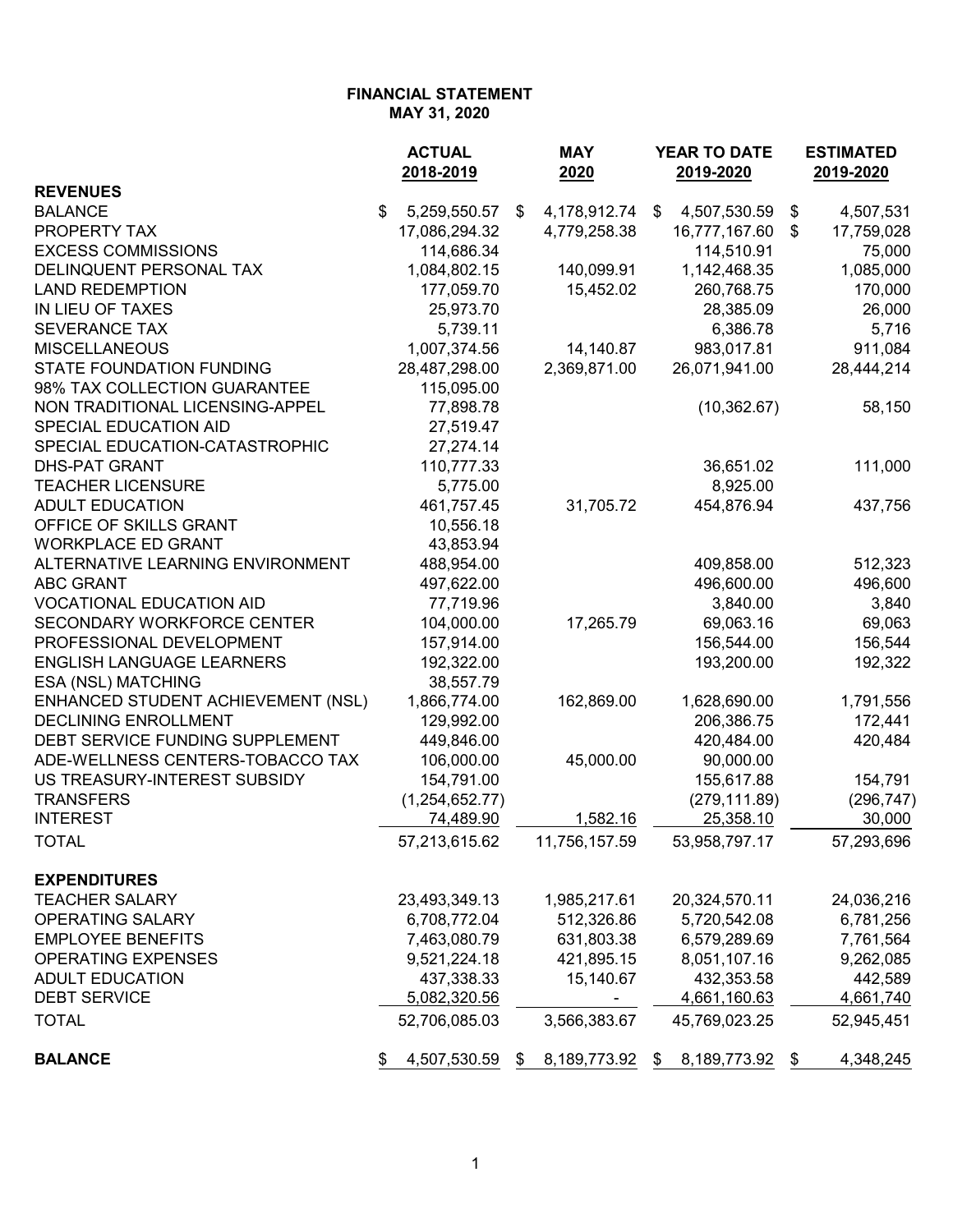**MAY 31, 2020**

|                                                                                | <b>ACTUAL</b><br>2018-2019 | <b>MAY</b><br>2020    | <b>YEAR TO DATE</b><br>2019-2020 | <b>ESTIMATED</b><br>2019-2020 |  |
|--------------------------------------------------------------------------------|----------------------------|-----------------------|----------------------------------|-------------------------------|--|
|                                                                                | <b>BUILDING FUND</b>       |                       |                                  |                               |  |
| <b>REVENUES</b>                                                                |                            |                       |                                  |                               |  |
| <b>BALANCE</b><br><b>GOOD FAITH DEPOSIT</b>                                    | $$11,493,672.12$ \$        | 1,552,142.22 \$       | 4,792,375.09<br>94,001.53        | 4,792,375<br>\$               |  |
| <b>ACADEMIC FACILITIES PARTNERSHIP</b><br><b>DEBT SAVINGS TRANSFER</b>         | 2,409,789.09               | 47,218.84             | 2,534,077.77                     | 3,017,664                     |  |
| NET REMAINING REFUNDING BONDS                                                  |                            | 3,942,627.85          | 3,942,627.85                     |                               |  |
| <b>INTEREST</b>                                                                | 93,275.78                  | 1,068.79              | 63,659.39                        | 75,000                        |  |
| DONATIONS-TURF/SCOREBOARD<br>REFUND PRIOR YEAR EXPENDITURES                    | 32,500.00                  |                       | 210,000.00                       | 189,000                       |  |
| TRANSFER-OPERATING                                                             | 1,000,000.00               |                       |                                  |                               |  |
| <b>TRANSFERS-TURF</b>                                                          | 22,500.00                  |                       | 21,000.00                        |                               |  |
| <b>TOTAL</b>                                                                   | 15,051,736.99              | 5,543,057.70          | 11,657,741.63                    | 8,074,039                     |  |
| <b>EXPENDITURES</b>                                                            |                            |                       |                                  |                               |  |
| <b>LAND</b><br>PURCHASED SERVICES                                              | 992,078.39                 |                       |                                  |                               |  |
| <b>EQUIPMENT &amp; FURNITURE</b>                                               | 784,691.76<br>173,926.72   | 5,120.00<br>89,332.06 | 243,437.73<br>666,455.43         | 90,274<br>464,966             |  |
| <b>BUILDINGS-REMODELING</b>                                                    | 7,823.00                   |                       |                                  |                               |  |
| <b>BUILDINGS-NEW &amp; ADDITIONS</b><br><b>RENTAL-EQUIPMENT &amp; VEHICLES</b> | 7,227,103.03               | 780,815.73            | 5,339,581.27                     | 5,583,398                     |  |
| <b>FEES</b>                                                                    |                            |                       | 200.00                           |                               |  |
| <b>SUPPLIES</b>                                                                | 60,873.66                  | 11,290.78             | 100,792.07                       | 112,500                       |  |
| <b>IMPROVEMENTS</b>                                                            | 1,012,865.34               |                       | 650,776.00                       | 660,203                       |  |
| <b>TOTAL</b>                                                                   | 10,259,361.90              | 886,558.57            | 7,001,242.50                     | 6,911,341                     |  |
| <b>BALANCE</b>                                                                 | 4,792,375.09               | 4,656,499.13          | 4,656,499.13                     | 1,162,698.09                  |  |
|                                                                                |                            |                       |                                  |                               |  |
| <b>BALANCE</b>                                                                 | 2,660,530.00               | 3,356,795.70          | 3,003,505.70                     | 3,003,505.70                  |  |
| <b>INTEREST</b><br><b>TRANSFERS</b>                                            | 63,997.12<br>278,978.58    |                       | 74,178.11<br>279,111.89          | 76,543.00<br>276,747          |  |
| <b>SINKING FUND PAYMENTS</b>                                                   |                            |                       |                                  |                               |  |
| <b>BALANCE</b>                                                                 | 3,003,505.70               | 3,356,795.70          | 3,356,795.70                     | 3,356,796                     |  |
| <b>TOTAL BUILDING FUND</b>                                                     | 7,795,880.79<br>\$         | 8,013,294.83<br>\$    | 8,013,294.83<br>\$               | 4,519,494<br>\$               |  |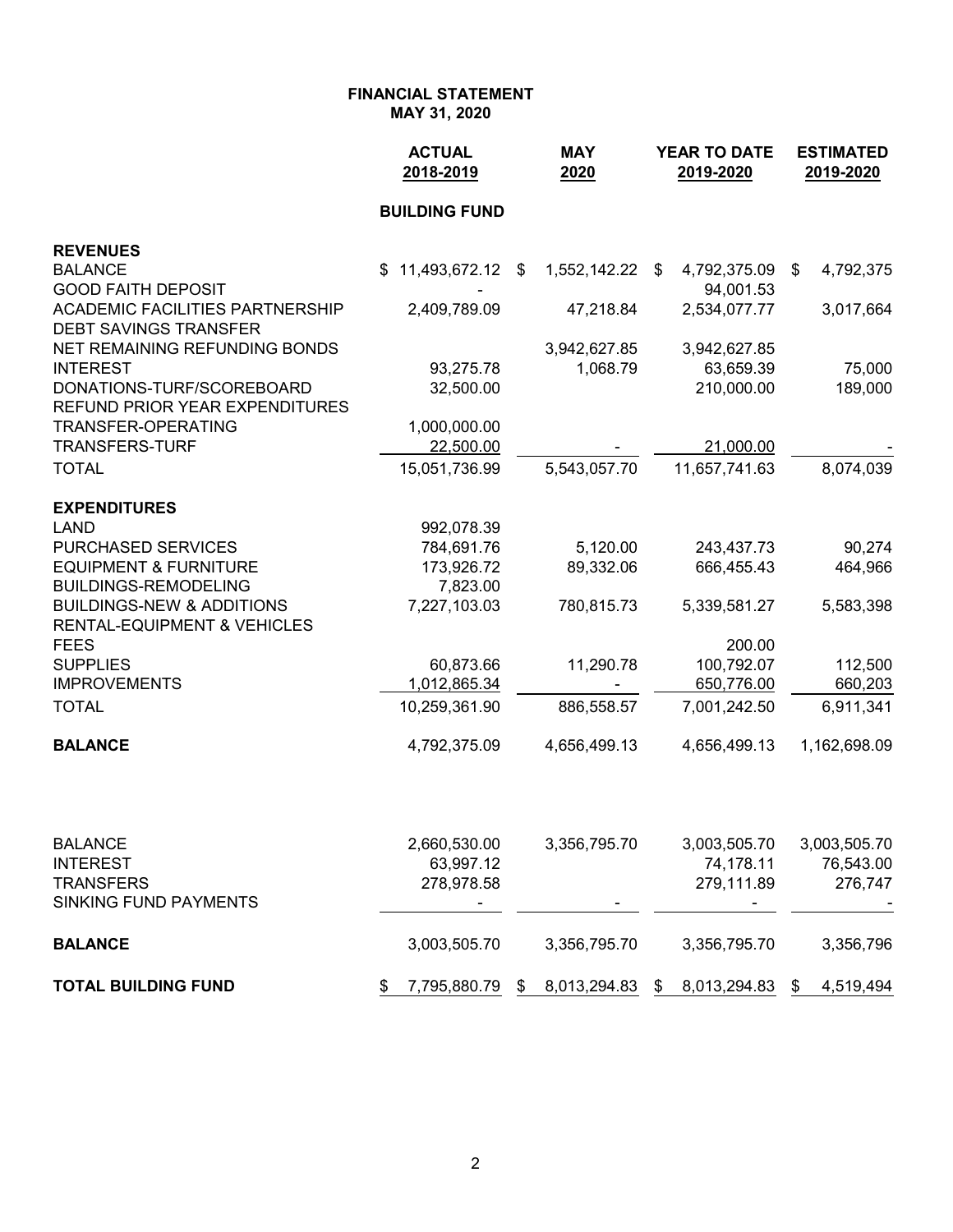**MAY 31, 2020**

|                                                                                                                                                                                                       | <b>ACTUAL</b><br>2018-2019 |                                      |    | <b>MAY</b><br>2020      | <b>YEAR TO DATE</b><br>2019-2020 | <b>ESTIMATED</b><br>2018-2019 |                |
|-------------------------------------------------------------------------------------------------------------------------------------------------------------------------------------------------------|----------------------------|--------------------------------------|----|-------------------------|----------------------------------|-------------------------------|----------------|
|                                                                                                                                                                                                       |                            | <b>BUILDING FUND-ADULT EDUCATION</b> |    |                         |                                  |                               |                |
| <b>REVENUES</b><br><b>BALANCE</b><br><b>GENERAL IMPROVEMENT PAYMENT</b><br>REFUND PRIOR YEAR EXPENDITURE<br><b>TOTAL</b>                                                                              | \$                         | 7,161.00 \$<br>7,161.00              |    | 4,989.10 \$<br>4,989.10 | 4,989.10 \$<br>4,989.10          |                               | 7,161<br>7,161 |
| <b>EXPENDITURES</b><br><b>ARCHITECT &amp; ENGINEERS</b><br><b>PURCHASED SERVICES</b><br><b>LAND &amp; IMPROVEMENTS</b><br><b>BUILDINGS-NEW &amp; ADDITIONS</b><br><b>SUPPLIES</b><br><b>EQUIPMENT</b> |                            | 489.54<br>1,682.36                   |    |                         |                                  |                               |                |
| <b>TOTAL</b>                                                                                                                                                                                          |                            | 2,171.90                             |    |                         |                                  |                               |                |
| <b>BALANCE</b>                                                                                                                                                                                        | \$                         | 4,989.10                             | \$ | 4,989.10                | \$<br>4,989.10                   | \$                            | 7,161          |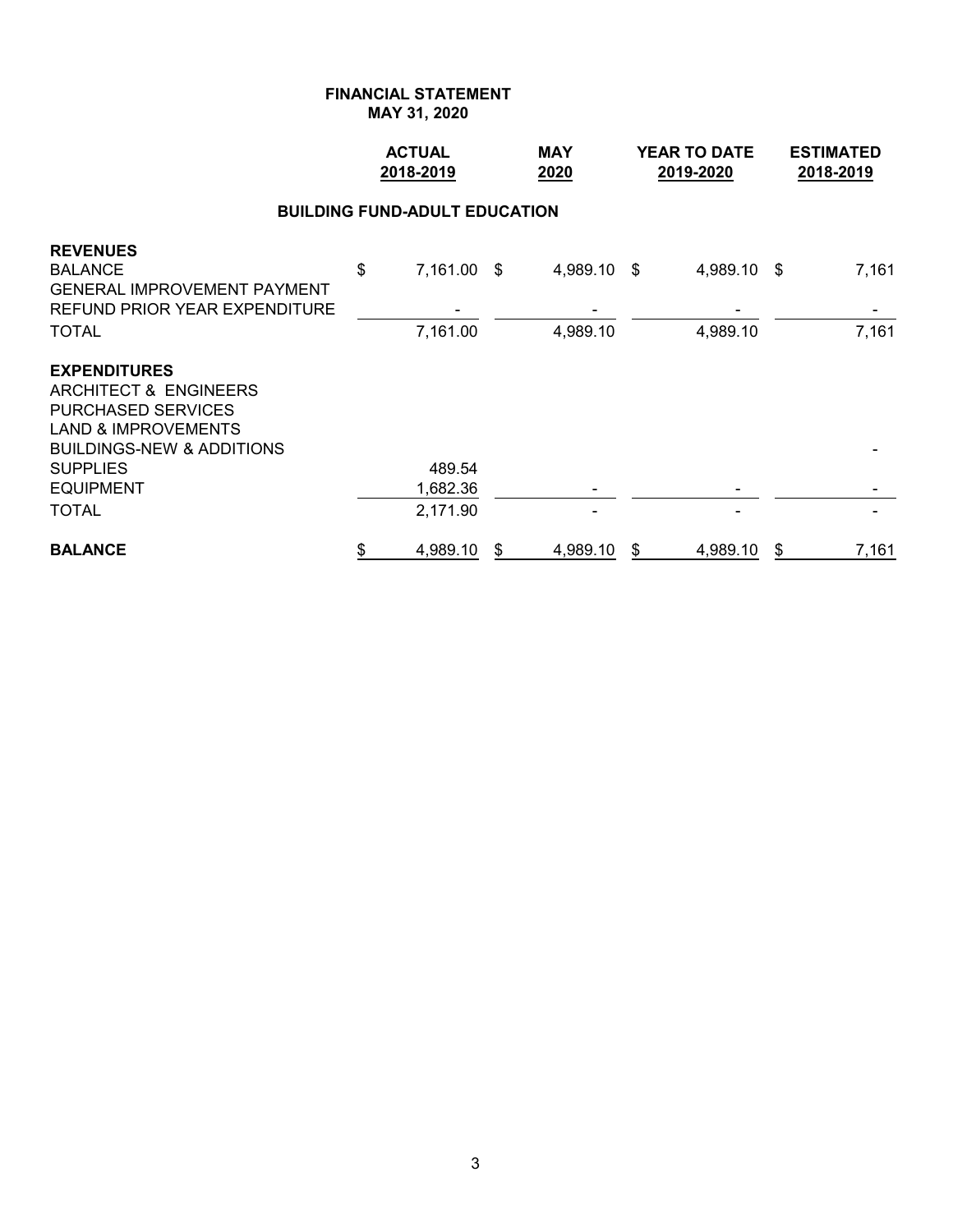**MAY 31, 2020**

|                           |                | <b>ACTUAL</b><br>2018-2019 | <b>MAY</b><br>2020     | <b>YEAR TO DATE</b><br>2019-2020 | <b>ESTIMATED</b><br>2019-2020 |
|---------------------------|----------------|----------------------------|------------------------|----------------------------------|-------------------------------|
|                           |                | <b>FEDERAL PROGRAMS</b>    |                        |                                  |                               |
| <b>REVENUES</b>           |                |                            |                        |                                  |                               |
| <b>BALANCE</b>            | $\mathfrak{S}$ | 212,872.68                 | \$<br>$(93,077.84)$ \$ | 190,486.36                       | 190,486<br>\$                 |
| TITLE I,                  |                | 1,433,494.60               | 101,575.27             | 1,451,773.47                     | 1,945,112                     |
| ARKANSAS MEDICAID PROGRAM |                | 101,575.92                 | 3,124.00               | 104,525.44                       | 73,720                        |
| TITLE VI-B,               |                | 1,205,289.23               | 80,624.21              | 1,019,139.55                     | 1,312,055                     |
| <b>ARMAC</b>              |                | 217,267.31                 | 75,902.78              | 180,956.60                       |                               |
| TITLE I, MIGRANT          |                | 163,667.95                 | 9,597.34               | 86,663.23                        | 145,321                       |
| <b>TITLE IIA</b>          |                | 219,852.00                 |                        | 292,649.09                       | 291,532                       |
| <b>TITLE III</b>          |                | 71,350.51                  | 9,758.16               | 64,667.95                        | 73,282                        |
| <b>TITLE IV</b>           |                | 94,231.75                  |                        | 120,951.91                       | 121,083                       |
| ROTC REIMBURSEMENT        |                | 12,771.81                  | 4,158.15               | 26,467.66                        | 22,362                        |
| <b>ADULT ED</b>           |                | 106,193.63                 | 10,540.94              | 122,964.63                       | 143,415                       |
| <b>TOTAL</b>              |                | 3,838,567.39               | 202,203.01             | 3,661,245.89                     | 4,318,368                     |
| <b>EXPENDITURES</b>       |                |                            |                        |                                  |                               |
| <b>TITLE I</b>            |                | 1,799,272.71               | 90,461.72              | 1,937,520.55                     | 2,343,685                     |
| ARKANSAS MEDICAID PROGRAM |                | 120,644.64                 | 13,664.42              | 61,832.68                        | 130,000                       |
| <b>ARMAC</b>              |                | 107,213.98                 | 40,995.67              | 272,506.05                       | 134,206                       |
| <b>TITLE VI-B</b>         |                | 1,205,289.23               | 81,268.87              | 1,098,658.42                     | 1,312,055                     |
| TITLE I, MIGRANT          |                | 163,667.95                 | 9,596.61               | 96,259.84                        | 145,321                       |
| <b>ROTC</b>               |                | 12,771.81                  | 3,758.34               | 29,541.14                        | 22,362                        |
| <b>ADULT EDUCATION</b>    |                | 106,193.63                 | 20,141.36              | 143,105.99                       | 143,415                       |
| <b>TITLE III</b>          |                | 72,018.33                  | 1,274.20               | 64,667.95                        | 73,282                        |
| <b>TITLE IV</b>           |                | 61,008.75                  |                        | 16,111.45                        | 14,042                        |
| <b>TOTAL</b>              |                | 3,648,081.03               | 261,161.19             | 3,720,204.07                     | 4,318,368                     |
| <b>BALANCE</b>            | \$             | 190,486.36                 | \$<br>(58,958.18)      | (58, 958.18)<br>\$               | \$                            |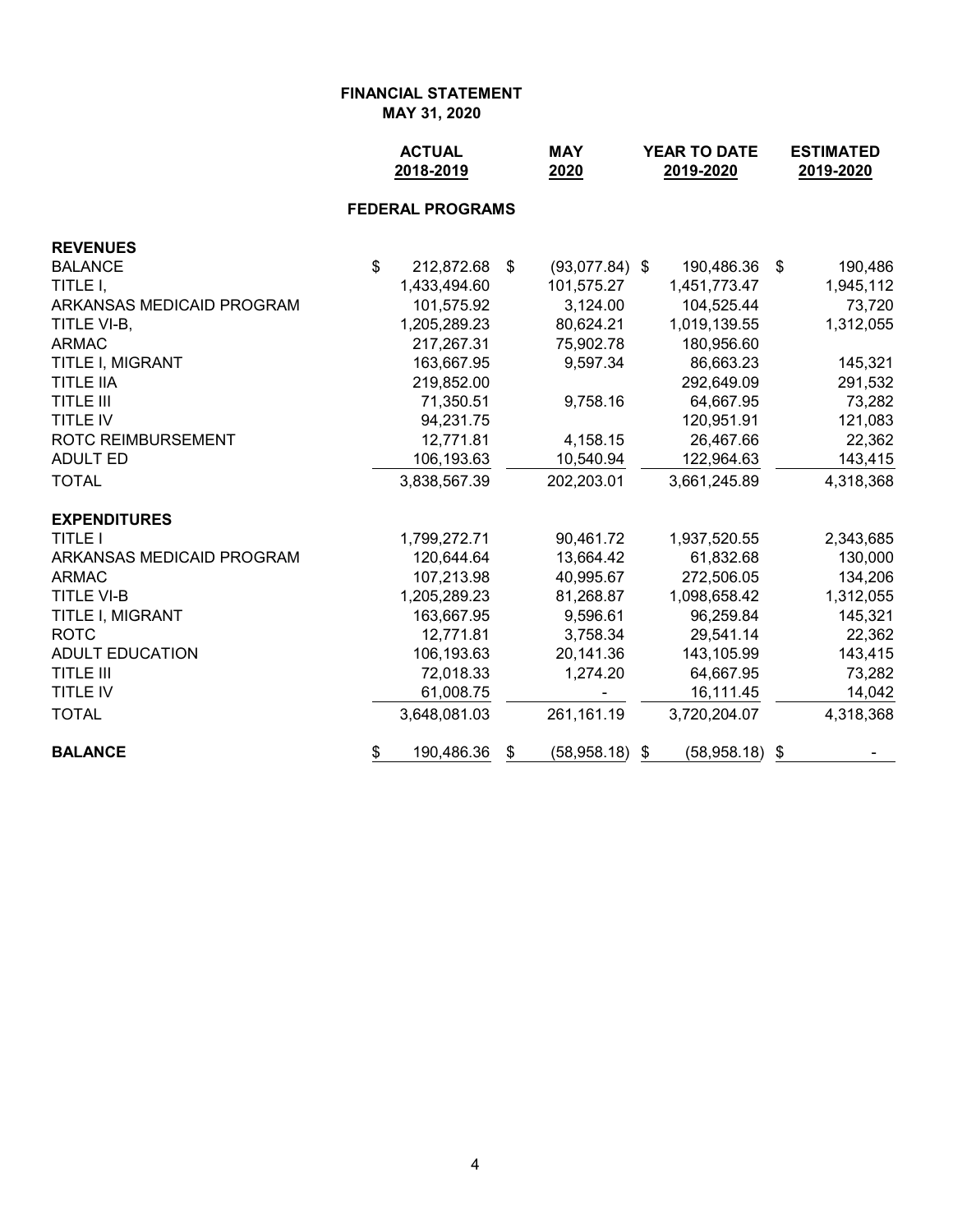### **FINANCIAL STATEMENT MAY 31, 2020**

|                                | <b>ACTUAL</b><br>2018-2019  | <b>MAY</b><br>2020 |                 | <b>YEAR TO DATE</b><br>2019-2020 |               |  | <b>ESTIMATED</b><br>2019-2020 |
|--------------------------------|-----------------------------|--------------------|-----------------|----------------------------------|---------------|--|-------------------------------|
|                                | <b>SCHOOL LUNCH PROGRAM</b> |                    |                 |                                  |               |  |                               |
| <b>REVENUES</b>                |                             |                    |                 |                                  |               |  |                               |
| <b>BALANCE</b>                 | \$<br>840,932.29 \$         |                    | 798,191.69      | - \$                             | 857,133.54 \$ |  | 857,134                       |
| LUNCH & BREAKFAST SALES        | 319,386.90                  |                    | 401.80          |                                  | 282,478.77    |  | 312,500                       |
| <b>REIMBURSEMENT</b>           | 2,193,899.87                |                    | 83,214.30       |                                  | 1,622,900.12  |  | 2,170,000                     |
| <b>LOANS RECEIVED (REPAID)</b> |                             |                    |                 |                                  |               |  |                               |
| <b>OTHER INCOME</b>            | 127,847.12                  |                    | 6,159.14        |                                  | 58,941.64     |  | 203,855                       |
| <b>TOTAL</b>                   | 3,482,066.18                |                    | 887,966.93      |                                  | 2,821,454.07  |  | 3,543,489                     |
| <b>EXPENDITURES</b>            |                             |                    |                 |                                  |               |  |                               |
| <b>SALARIES</b>                | 1,239,614.90                |                    | 97,936.98       |                                  | 1,064,131.63  |  | 1,302,060                     |
| <b>BENEFITS</b>                | 348,695.80                  |                    | 29,144.14       |                                  | 309,274.13    |  | 370,155                       |
| <b>FOOD PURCHASES</b>          | 905,954.92                  |                    | 1,777.64        |                                  | 585,516.63    |  | 1,032,705                     |
| <b>OTHER EXPENSES</b>          | 130,667.02                  |                    | 1,297.23        |                                  | 104,720.74    |  | 131,000                       |
| TOTAL                          | 2,624,932.64                |                    | 130, 155.99     |                                  | 2,063,643.13  |  | 2,835,920                     |
| <b>BALANCE</b>                 | \$<br>857,133.54            | \$                 | 757,810.94      | \$                               | 757,810.94    |  | 707,569                       |
| <b>TOTAL BALANCES</b>          | \$13,356,020.38             |                    | \$16,906,910.61 | \$                               | 16,906,910.61 |  | \$12,356,586.00               |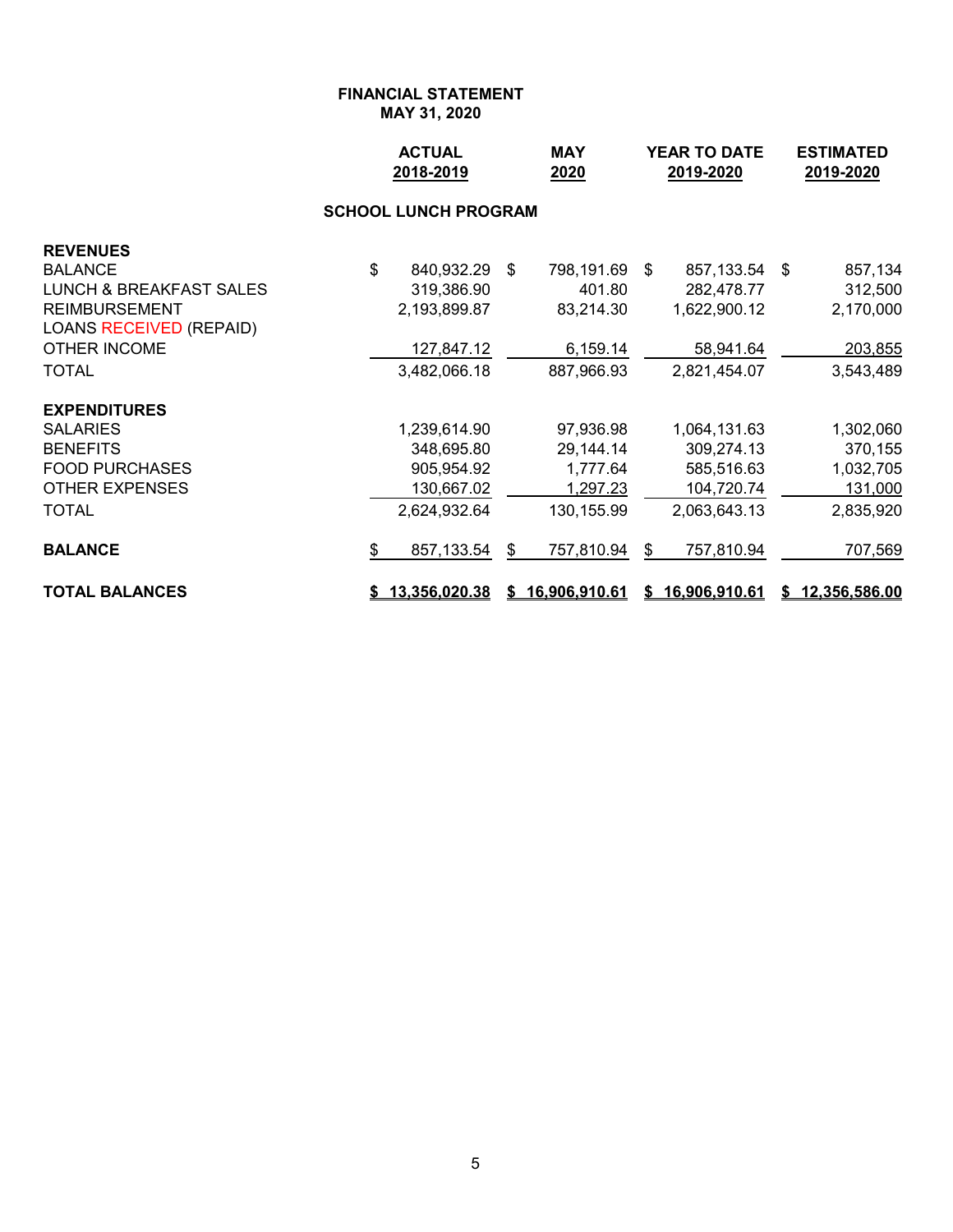## **FINANCIAL STATEMENT MAY 31, 2020**

| <b>ACTUAL</b> | MAY  | <b>YEAR TO DATE</b> |
|---------------|------|---------------------|
| 2018-2019     | 2020 | 2019-2020           |

## **SCHOOL ACTIVITY ACCOUNTS**

| <b>REVENUES</b>                 |    |                   |    |                   |    |                   |
|---------------------------------|----|-------------------|----|-------------------|----|-------------------|
| <b>BALANCE</b>                  | \$ | 624,151.40        | \$ | 558,353.31        | \$ | 614,405.62        |
| <b>ADMISSIONS</b>               |    | 188,673.20        |    | 8,142.70          |    | 148,258.94        |
| SCHOOL SPONSORED SALES          |    | 144, 181.02       |    | 4,224.94          |    | 118,610.35        |
| STUDENT SPONSORED SALES         |    | 225,418.28        |    | 3,351.86          |    | 166,471.41        |
| OTHER STUDENT ACTIVITIES        |    | 185,516.55        |    | 2,282.32          |    | 97,867.45         |
| OTHER COMMUNITY SERVICES        |    | 20,807.21         |    | 1,015.90          |    | 8,390.17          |
| <b>PRIVATE CONTRIBUTIONS</b>    |    | 191,598.20        |    | 11,569.69         |    | 101,882.48        |
| <b>MISCELLANEOUS</b>            |    | 19,618.78         |    | 250.00            |    | 3,983.95          |
| <b>TOTAL</b>                    |    | 1,599,964.64      |    | 589,190.72        |    | 1,259,870.37      |
| <b>EXPENDITURES</b>             |    |                   |    |                   |    |                   |
| <b>PURCHASES SERVICES</b>       |    | 252,475.61        |    | 746.63            |    | 202,583.80        |
| <b>SUPPLIES &amp; MATERIALS</b> |    | 623,438.97        |    | 8,331.57          |    | 414,917.68        |
| <b>FIXED ASSETS</b>             |    | 24,069.09         |    | 1,566.11          |    | 22,749.33         |
| <b>DUES &amp; FEES</b>          |    | 85,575.35         |    | 2,670.10          |    | 43,743.25         |
|                                 |    | 985,559.02        |    | 13.314.41         |    | 683,994.06        |
| <b>BALANCE</b>                  | S. | <u>614,405.62</u> | S  | <u>575,876.31</u> | S  | <u>575,876.31</u> |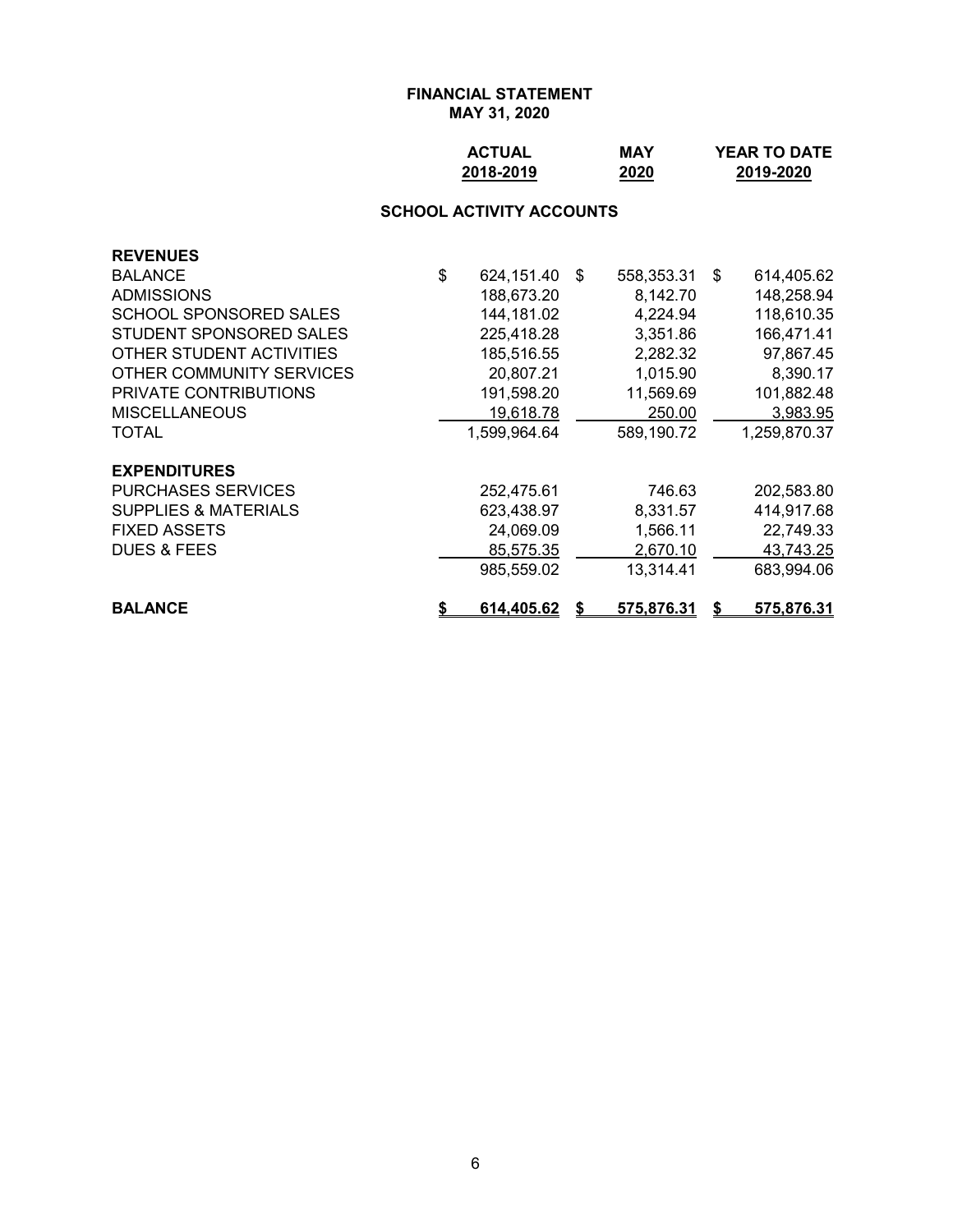#### **CITIZENS BANK ACCOUNT BALANCES MAY 31, 2020**

CHECKING ACCOUNT #0376886401 \$ 10,137,321.31

### **SCHEDULE OF INVESTMENTS MAY 31, 2020**

PURCHASED CERTIFICATE OF DEPOSIT 04/04/2020 IN THE AMOUNT OF \$3,702,292.83 AT A RATE OF .45% MATURING 06/04/2020 **\$** 3,702,292.83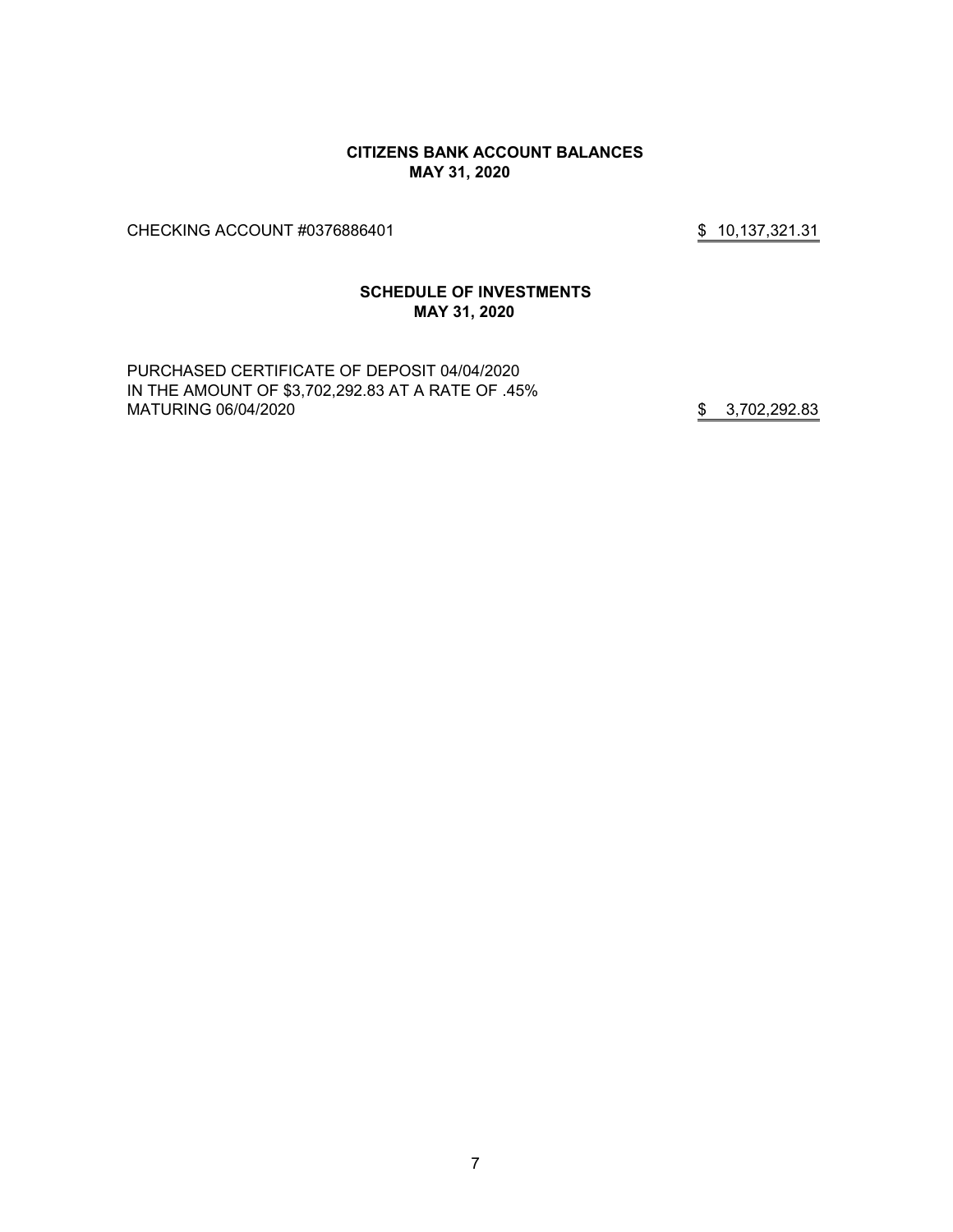## **MISCELLANEOUS INCOME ACCOUNT ANALYSIS MAY 2020**

| <b>OPERATING FUNDS</b>                               | <b>MAY</b> | YEAR TO DATE     |
|------------------------------------------------------|------------|------------------|
| <b>G/T ADVANCED PLACEMENT</b>                        |            | 12,700.00        |
| ARVEST GRANT - BASEBALL                              |            | 2,500.00         |
| NBC STATE BONUS PASS THRU                            |            | 222,468.00       |
| PRIVATE DONATIONS                                    |            | 1,278.50         |
| POINTER PLACE REIMBURSEMENT                          |            | 6,000.00         |
| <b>BASKETBALL REIMBURSE SCORING TABLE</b>            |            | 12,000.00        |
| EARLY CARE & EDUCATION GRANT                         |            |                  |
| AR SCHOOL RECOGNITION                                |            | 70,200.00        |
| GENERAL IMPROVEMENT FUND GRANT-ADULT ED              |            |                  |
| NEW CTE PROGRAM START UP GRANTS                      |            |                  |
| <b>FACILITIES &amp; TRANSPORTATION REIMBURSEMENT</b> | 5,702.53   | 17,462.22        |
| PERCENTAGE THEATER ADMISSIONS                        | 237.30     | 237.30           |
| <b>MASCOT ROYALTIES</b>                              |            | 1,255.20         |
| <b>HALL OF HONOR</b>                                 |            | 600.00           |
| <b>REIMBURSEMENT FEES</b>                            | 150.00     | 150.00           |
| PRIOR YEAR LUNCH CHARGES                             |            | 920.45           |
| <b>GAME &amp; FISH GRANT</b>                         |            | 767.59           |
| <b>REFUND PRIOR YEAR EXPENSES</b>                    | 7,865.15   | 52,578.78        |
| CAREER NEW PROGRAM START UP                          |            |                  |
| EMPLOYEE JURY/SUBPOENA FEES                          | 30.00      | 640.00           |
| HANNA OIL-GAS & ROYALTY                              |            | 4.93             |
| STEPHENS PRODUCTION-GAS ROYALTIES                    |            | 66.14            |
| WAELDER OIL & GAS-GAS ROYALTIES                      |            | 9.77             |
| <b>XTO ENERGY-GAS ROYALTY</b>                        |            | 1,604.55         |
| MERIT ENERGY-GAS ROYALTY                             | 155.89     | 417.88           |
| SALE OF FIXED ASSETS & SUPPLIES                      |            | 20,646.00        |
| <b>REBATE</b>                                        |            |                  |
| ATU-REIMBURSEMENT CONCURRENT CREDIT                  |            | 526,176.00       |
| <b>JATC-FEES</b>                                     |            |                  |
| PAYROLL REIMBURSEMENT-TRANSFER                       |            | 18,200.97        |
| FEDERAL FLOOD CONTROL                                |            | 92.63            |
| FEDERAL MINERAL LEASE                                |            | 5.90             |
| PROPERTY DAMAGES REIMBURSEMENTS                      |            |                  |
| <b>ETS HONORARIUM</b>                                |            | 40.00            |
| USAC E-RATE                                          |            |                  |
| BLUEBIRD WNC445 SPECTRUM LEASE                       |            | 13,995.00        |
| <b>PHOTOGRAPHY</b>                                   |            |                  |
| <b>TOTAL</b>                                         | 14,140.87  |                  |
|                                                      | \$         | \$<br>983,017.81 |